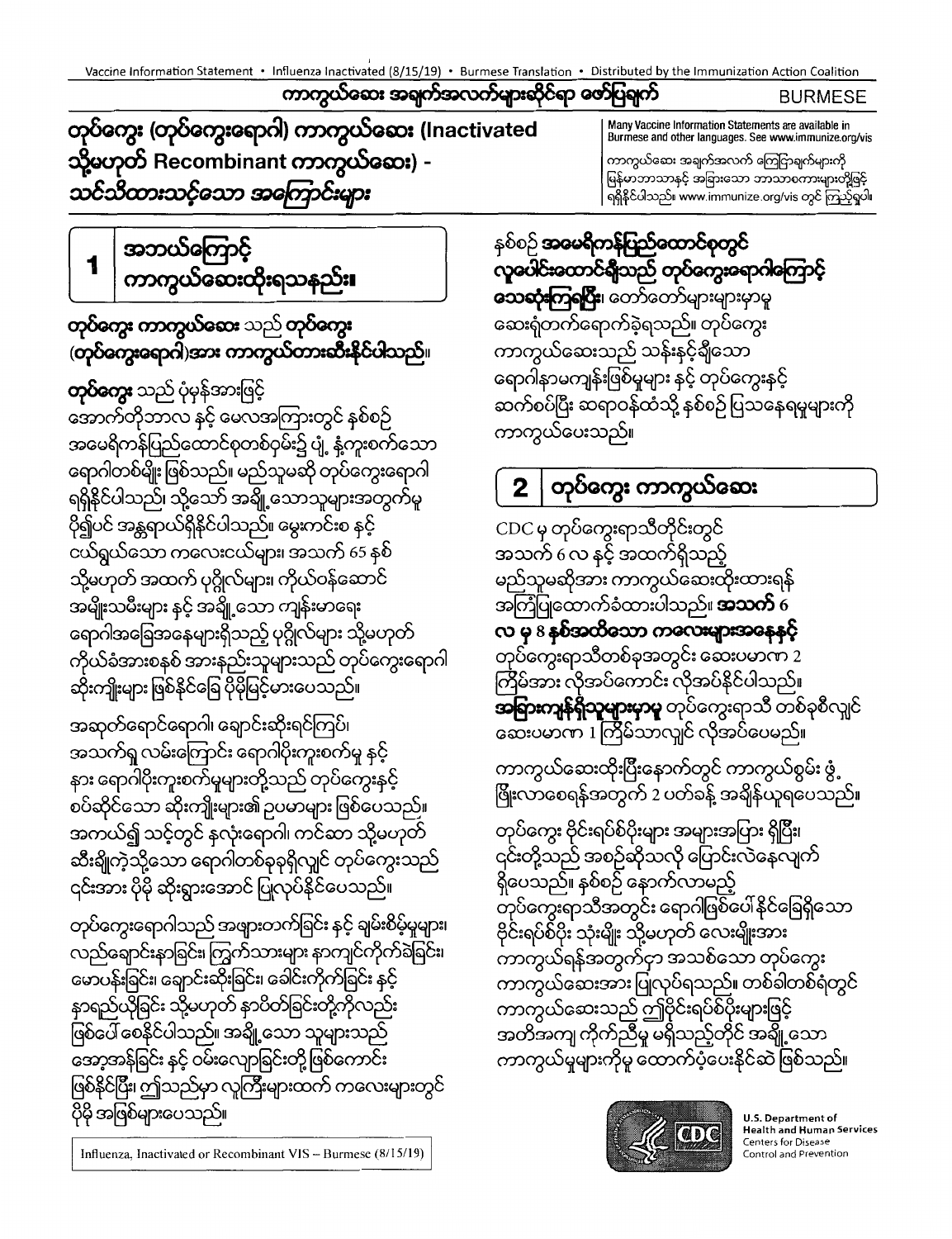• တုပ်ကွေး ကာကွယ်ဆေး ထိုးပြီးသည့်နောက်တွင် ဆေးထိုးထားသည့်နေရာ၌ နာကျင်ခြင်း၊ နှိမြန်းခြင်း နှင့် ရောင်ကိုင်းနေခြင်း၊ အဖျားတက်ခြင်း၊ ကြွက်သား နာကျင်ကိုက်ခဲမှုများ နှင့် ခေါင်းကိုက်ခြင်းတို့ ဖြစ်နိုင်ပေသည်။

#### ကာကွယ်ဆေး တုံ့ပြန်မှု အန္တရာယ်များ 4

သင့်ကျန်းမာရေး စောင့်ရှောက်သူမှ အသေးစိတ် အချက်အလက်များ သင့်အား ပေးအပ်နိုင်ပါသည်။

အအေးမိခြင်း ကဲ့သို့ အသေးစား နာမကျန်းမှုရှိသူများသည် ကာကွယ်ဆေး ထိုး၍ရကောင်း ရနိုင်သည်။ အသင့်အတင့် သို့မဟုတ် အပြင်းအထန် နေမကောင်းသူများသည် တုပ်ကွေး ကာကွယ်ဆေး မထိုးမီ နေပြန်ကောင်းလာသည်အထိ စောင့်သင့်သည်။

အချို့သော ဖြစ်ရပ်များတွင် သင်၏ ကျန်းမာရေး စောင့်ရှောက်သူသည် တုပ်ကွေး ကာကွယ်ဆေး ထိုးမှုကို နောက်တကြိမ်ဆေးခန်းလာသည်အထိ ရွေဆိုင်းရန် ဆုံးဖြတ်နိုင်သည်။

**ဖြစ်ခဲ့ဖူးလျှင် သို့မဟုတ် ပြင်းထန်သော** အသက်အန္တရာယ် ရှိန်းခြောက်သည်အထိ **ဓါတ်တုန့်ပြန်မှုတစ်စုံတစ်ရာ** ရှိခဲ့ဖူးခြင်း။ • Guillain-Barré Syndrome 8086-00000 **ရောဂါလက္စကာစု** (GBS ဟုလည်းခေါ် ဆိုသော) အခြေအနေတစ်ရပ် ရှိခဲ့ဖူးခြင်း။

အကယ်၍ ကာကွယ်ဆေးထိုးမည်ဆိုလျင် သင်၏ ကာကွယ်ဆေးထိုးပေးမည့်သူထံသို့ အောက်ပါအချက်များအား ပြောပြပါ -- ယခင်က တုပ်တွေး ကာကွယ်ဆေး ဆေးတစ်ကြိမ် ထိုးပြီးနောက် ဓါတ်မတည့်သည့် တုန့်ပြန်မှု

သင်၏ ကျန်းမာရေးစောင့်ရှောက်မှု 3 ထောက်ပံ့သူဖြင့် ပြောဆိုဆွေးနွေးပါ

တုပ်ကွေး ကာကွယ်ဆေးကို အခြားသော<br>ကာကွယ်ဆေးများ နှင့် တရျိန်တည်း ပေးနိုင်သည်။

တုပ်ကွေး ကာကွယ်ဆေးသည် **တုပ်ကွေးရောဂါးအား** မုဇုစုလေ့ စေနိုင်ဝေ။

> အခြားသော လက္ခကာများအတွက် စိတ်ပူပါက သင်၏ ကျန်းမာရေး စောင့်ရှောက်သူထံ ဖုန်းခေါ် ပါ။

ကာကွယ်ဆေးထိုးထားသူသည် ဆေးခန်းမှ ထွက်စွာပြီးနောက် ဓာတ်မတည့် တုန့်ပြန်မှုတစ်ခု ရရှိနိုင်သည်။ သင်သည် ပြင်းထန်သော ဓာတ်မတည့် တုန့်ပြန်မှု လက္ခဏာများ (အနီပြင်ထခြင်း၊ မျက်နာနှင့် လည်ပင်းများ ဖောင်းလာခြင်း၊ အသက်ရှူမြန်ခြင်း၊ နှလုံးခုန်မြန်ခြင်း၊ ခေါင်းမူးခြင်း သို့မဟုတ် အားမရှိခြင်း) တို့ကို တွေ့ ရှိရပါက 9-1-1 သို့ ခေါ် ဆိုပြီး၊ ၎င်းပုဂ္ဂိုလ်အား အနီးဆုံး ဆေးရုံသို့ ပို့ပါ။

#### အကယ်၍ ပြင်းထန်သော တုံ့ပြန်မှု  $\overline{\mathbf{5}}$ ဖြစ်လာလျှင် ဘာလုပ်ရမလဲ။

မည်သည့်ဆေးဝါးမဆိုနှင့်ကဲ့သို့ပင် ကာကွယ်ဆေးကြောင့် ပြင်းထန်သော ဒဏ်ရာ သို့မဟုတ် သေဆုံးခြင်းတို့ဖြစ်နိုင်ခြေမှာ အလှမ်းဝေးလှပါသည်။

ကာကွယ်ဆေးထိုးခြင်း အပါအဝင် ဆေးဝါးကုသမှုများအပြီးတွင် လူတို့သည် တစ်ခါတစ်ရံတွင် မူးဝေလဲကျတတ်ပါသည်။ သင် မူးဝေပါက သို့မဟုတ် အမြင်အာရုံ ပြောင်းလဲပါက သို့မဟုတ် နားအူနေပါက သင့်ဆရာဝန်အား ပြောပြပါ။

တစ်ချိန်တည်းတွင် အဆုတ်ရောဂါဆိုင်ရာ ကာကွယ်ဆေး (PCV13) နင့်/သို့မဟုတ် DTaP ကာကွယ်ဆေးနှင့်အတူ တုပ်ကွေး ကာကွယ်ဆေးထိုးမှုအား ရယူသော ငယ်ရွယ်သည့် ကလေးငယ်များသည် အဖျားကြောင့်ဖြစ်ပေါ် သည့် တက်ခြင်းမှာ မဆိုသလောက် ပိုမို များပြားနိုင်ပေသည်။ တုပ်ကွေး ကာကွယ်ဆေး ရယူသည့် ကလေးတစ်ဦးတွင် တက်သွားခြင်းများ ဖြစ်ပေါ်ခဲ့ဖူးပါက သင်၏ ကျန်းမာရေးစောင့်ရှောက်မှု ထောက်ပံ့သူထံသို့ ပြောပြပါ။

• Inactivated အမျိုးအစား တုပ်ကွေး ကာကွယ်ဆေး (တုပ်ကွေး ကာကွယ်ဆေးထိုးခြင်း) အပြီးတွင် (Guillain-Barré Syndrome, GBS) ရောဂါလက္ခဏာစု ဖြစ်နိုင်ခြေ အလွန်ပင် မဆိုသလောက် တိုးမြင့်မှု ရှိကောင်း ရှိနိုင်ပေသည်။